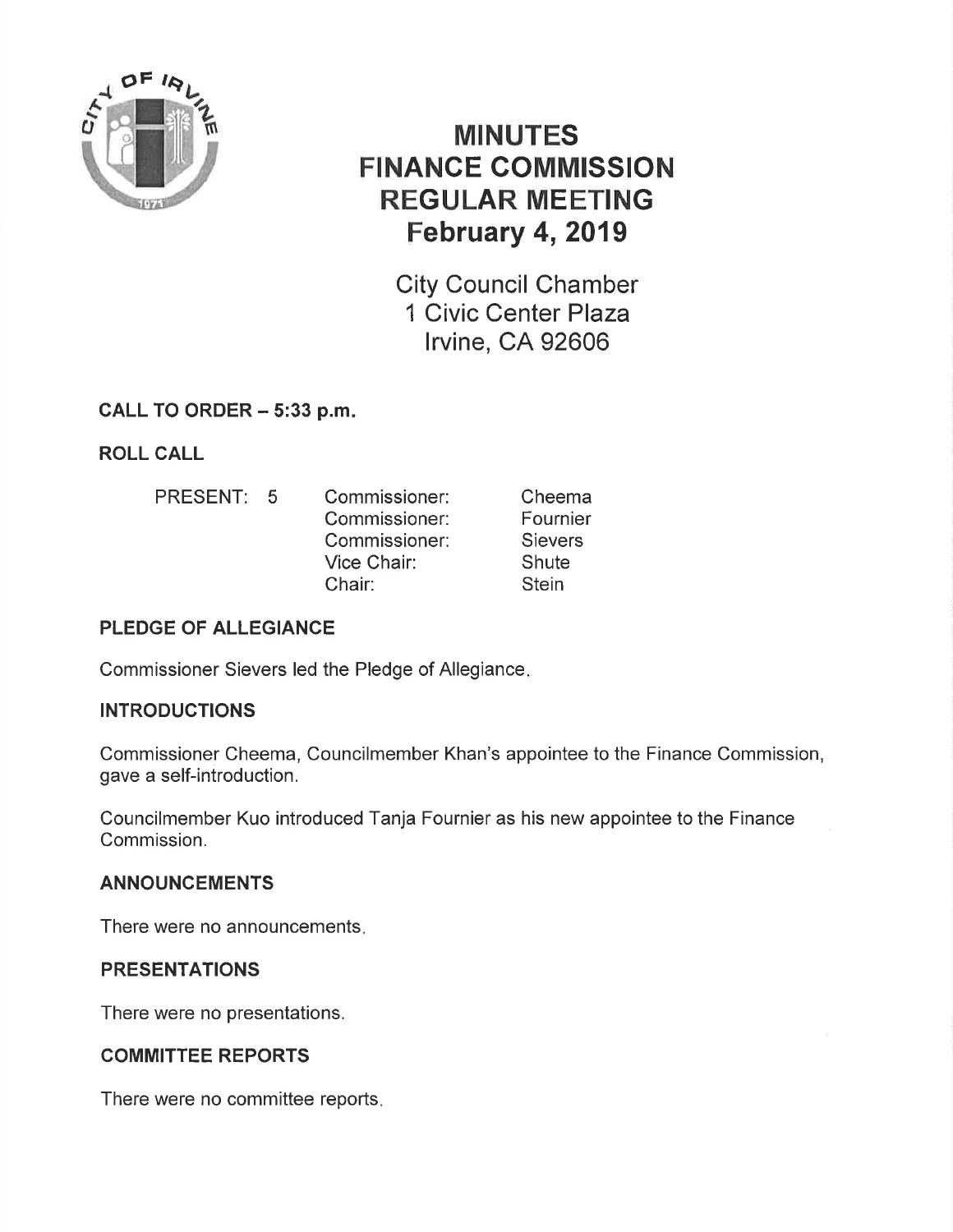## ADDITIONS AND DELETIONS TO THE AGENDA

There were no additions or deletions.

#### PUBLIC COMMENTS

The following individuals spoke on the Veterans Cemetery:

Stephen Berger, lrvine resident, spoke in support of the Veterans Cemetery at the ARDA site.

Harvey Liss, lrvine resident, spoke on the need for more information on the Golf Course site to accurately analyze and compare costs with the ARDA site.

#### CONSENT CALENDAR

#### 1, MINUTES

#### AGTION: Moved by Commissioner Cheema, seconded by Vice Chair Shute, to:

Approve the minutes of a regular meeting of the Finance Commission held on January 7,2019.

The motion carried as follows

| AYES:    | - 3-        | <b>COMMISSIONERS:</b> | Cheema, Shute, Stein     |
|----------|-------------|-----------------------|--------------------------|
| NOES:    | <b>U</b>    | COMMISSIONERS:        | <b>None</b>              |
| ABSENT:  | $^{\prime}$ | <b>COMMISSIONERS:</b> | <b>None</b>              |
| ABSTAIN: |             | COMMISSIONERS:        | <b>Fournier, Sievers</b> |

#### 2. ACCEPTANCE OF COUNTY OF ORANGE OFFICE ON AGING GRANT INCREASE AND BUDGET ADJUSTMENT

#### AGTION: Moved by Vice Ghair Shute, seconded by Gommissioner Sievers, and unanimously carried to:

- 1) Recommend the City Council accept additional County of Orange Office on Aging Title lll grant funds in the amount of \$66,757 to fund for the Elderly Nutrition Program, Nutrition Transportation, Case Management, and ln-Home Services.
- 2) Recommend the City Council approve a Budget Adjustment to adjust the County of Orange Office on Aging Title lll Grant revenues and program expenditures.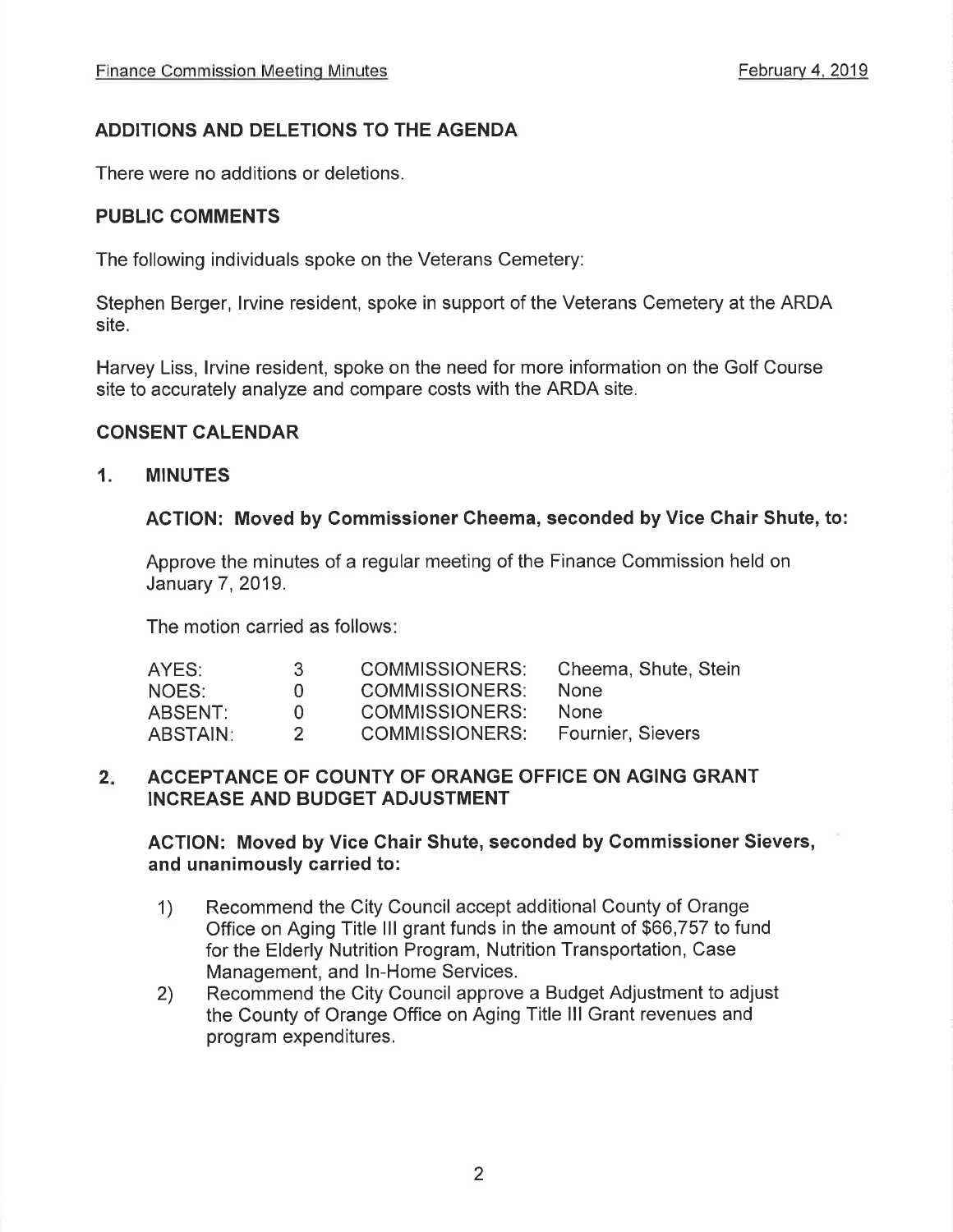#### COMMISSION BUSINESS

#### $3<sub>1</sub>$ FISCAL YEAR 2018-19 Q2 BUDGET UPDATE

Roger Galli, Budget Officer, presented the item and answered questions

Commission discussion included: tax equity allocation adjustment related to the Orange County Great Park.

#### RECOMMENDED ACTION: Moved by Gommissioner Sievers, seconded by Chair Stein, and unanimously carried to:

Recommend City Council receive and file the Fiscal Year 2018-19 Q2 Budget Update.

#### CONSIDERATION OF VICE CHAIR SHUTE'S REQUEST TO RECOMMEND TO CITY COUNCIL A VETERAN'S CEMETERY SITE 4.

Vice Chair Shute presented the item and answered questions

Commission discussion included: securing full funding for the cemetery before starting the project; should the City supplying the land and building the road infrastructure around the cemetery be sufficient contributions to the project without including additional funding; concern of contamination of the ARDA site; the Orange County Board of Supervisors decision to transfer land in Anaheim Hills for the development of a cemetery; and the possibility of using federal and state funding to pay for the first phase of construction.

#### Bv consensus:

The Finance Commission made no motion and tabled the item. The Commission's November 19,2018 action remains.

#### CONSIDERATION OF VICE CHAIR SHUTE'S REQUEST TO RECOMMEND CITY COUNCIL INCREASE THE STIPEND FOR ALL CITY COMMISSIONERS  $5<sub>i</sub>$

Vice Chair Shute presented the item and answered questions. Kristin Griffith, Director of Financial Management & Strategic Planning, also answered questions

Commission discussion included: increasing the City Council stipend in addition to commission stipends; and comparing lrvine's City Council and commissions' stipends with stipends of similar size cities.

#### Bv consensus:

The Finance Commission will re-agendize the item at a later date after researching the stipends of comparable cities.